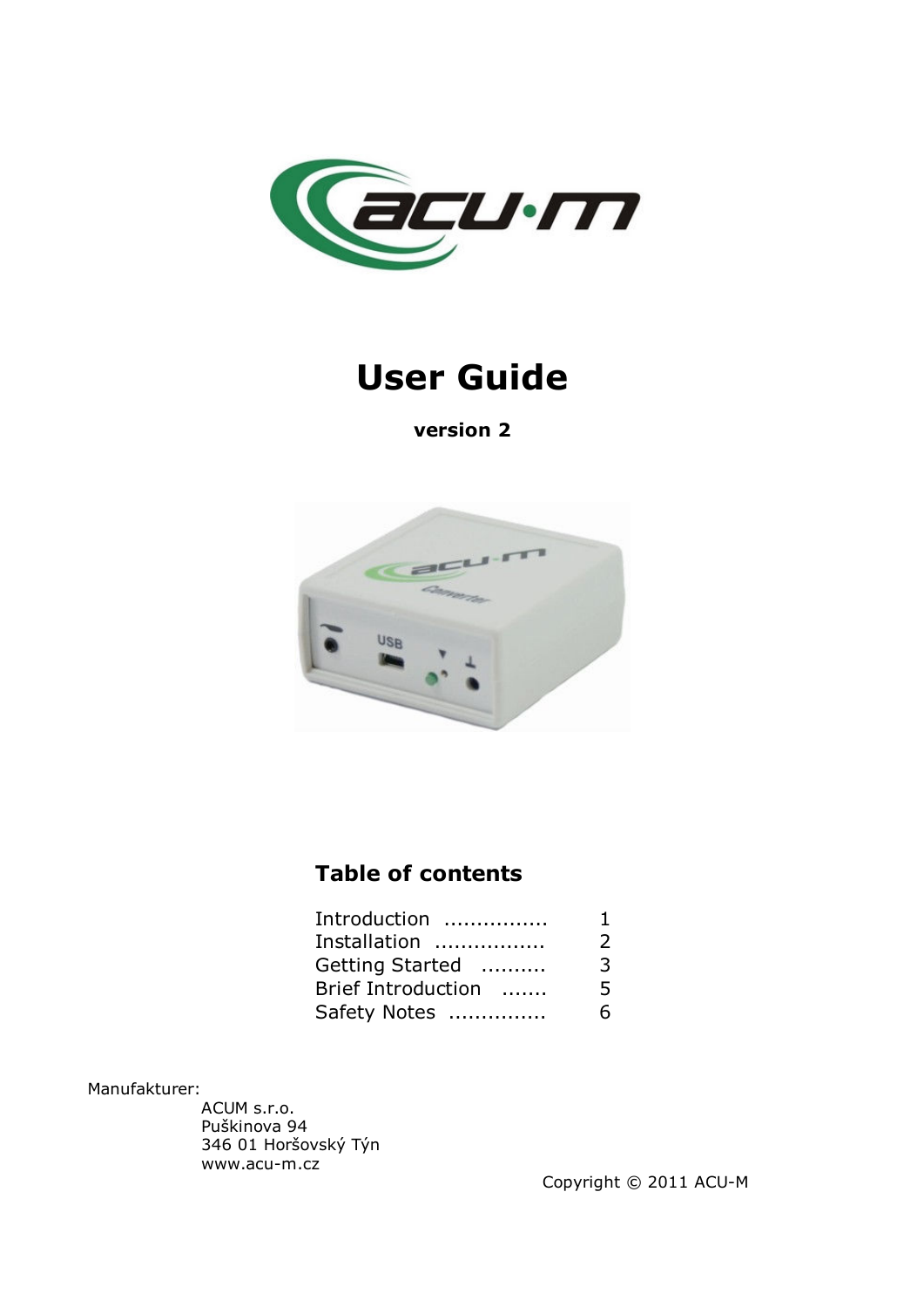# **Introducing the ACU-M System**

The ACU-M system helps with assessing and tuning the energetic state of the human body. It utilizes the experience of the Chinese medicine and at the same time it follows the methodology elaborated by Willy Penzel during the last century.

The device consists of a probe, which can be used also for measurement and stimulation only, a converter and a program.

#### **The Authors**

People involved in the device development:

Dr. Zdeněk Šos – specialist aspects, http://www.reha-arnika.cz

Ing. Miroslav Ešner – coordination and technical, http://www.trezalka.cz

Miroslav Hokeš – software development and converter design, http://www.mhsystem.cz

#### **Package Contents**

The device is provided with the following basic parts:

- the e-ACU-Pen probe extended by a signal output connector and a power supply connector
- signal converter
- hardware USB key with installation software and the User Guide
- hand electrode



• probe-converter connection cable



USB cable connecting the converter with a PC



• the Installation Guide

#### **Converter front view**



On the panel from the right side:

- connector for connecting the electrode
- calibration output
- $\bullet$  LED (no description) data transfer signalling
- USB mini-USB connector for connecting to a PC
- 2.5mm jack for connecting the probe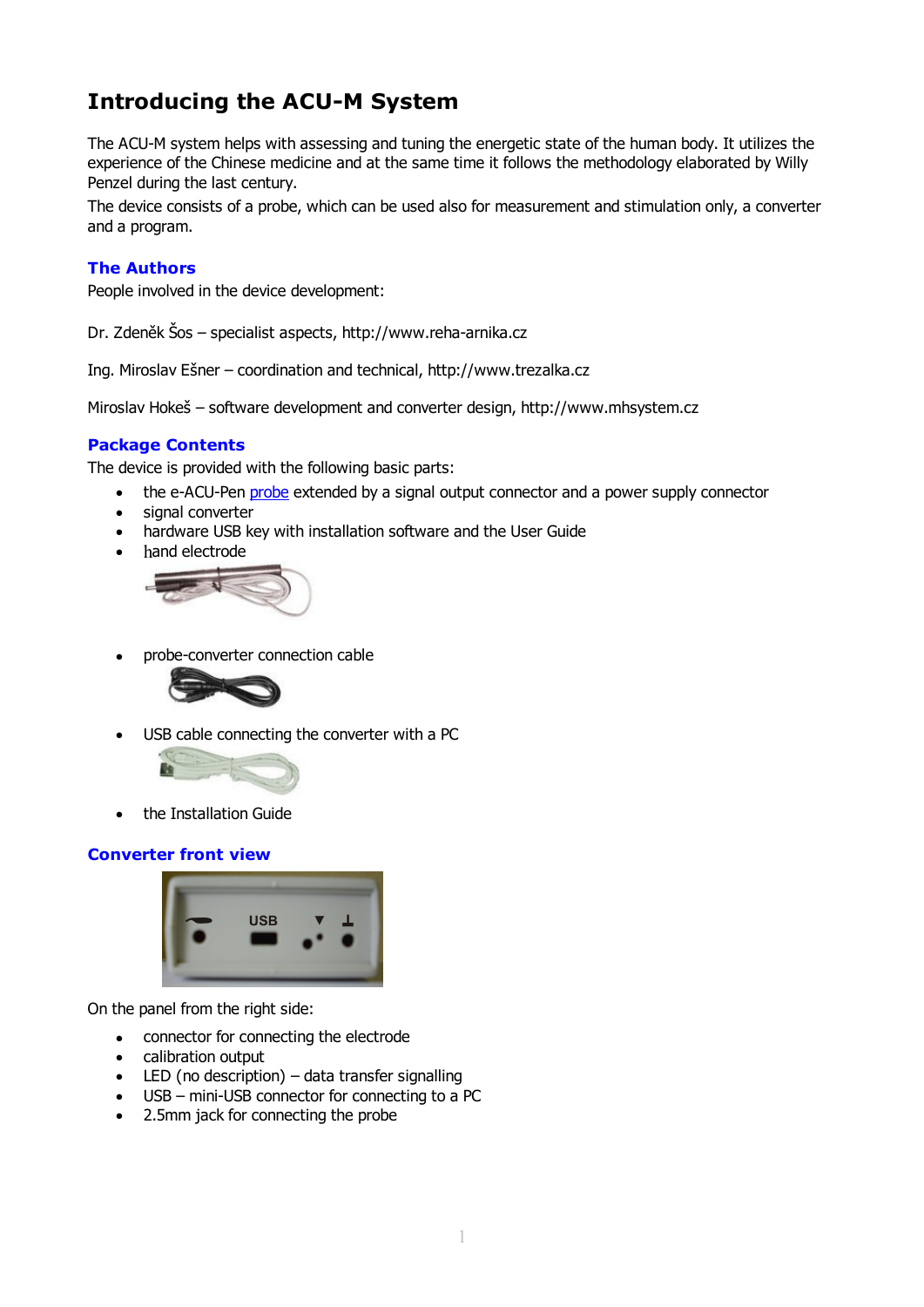## **Installation**

#### **Installation Requirements**

Minimum system requirements:

- Windows 2000, XP, Vista or Windows 7 OS
- two free USB 2.0 ports
- 1 GB of free hard disk space
- minimum display resolution 800x600 pixels
- for software updates the Internet connection is recommended

On MAC OS the application can be run under virtualized Windows (e.g. Parallels Desktop or WMware).

#### **Instaling the program**

1. Insert the USB key into a free USB slot and let the system identify the device. Install the required drivers if prompted. Do not connect the converter yet!

When installing on Windows 7 you must turn off the User Account Control first:

Control Panel / System and Security / Action Center / Change User Account Control settings

- move the slider to the lowest position and confirm by pressing OK

- restart your PC

After the restart you can revert the security setting back to its previous level. However, this step is not required for your computer to run.Insert the USB key into a free USB slot for the system to identify the device.

- 2. The USB key is named ACU-M. In it's base folder launch SETUP.EXE. You can launch this program also from a different location. The installation does not require the ACU-M USB key to be inserted.
- 3. The 'Installation Guide' starts. Wait for the files to extract and then press **Next** to continue.
- 4. Choose the installation folder and press **Next**.



- 5. After pressing the **Install** button the installer will continue working.
- 6. Finalize the installation by pressing **Finish**. The ACU-M folder appears in the Program menu and a shortcut is added to the desktop.

The installed program needs to be registered.

#### **Installing the converte**r

- 1. Connect the converter to your PC. Your system will start installing the required drivers when connecting for the first time.
- 2. Let the system choose a suitable driver. Should the system not find any driver you can enter the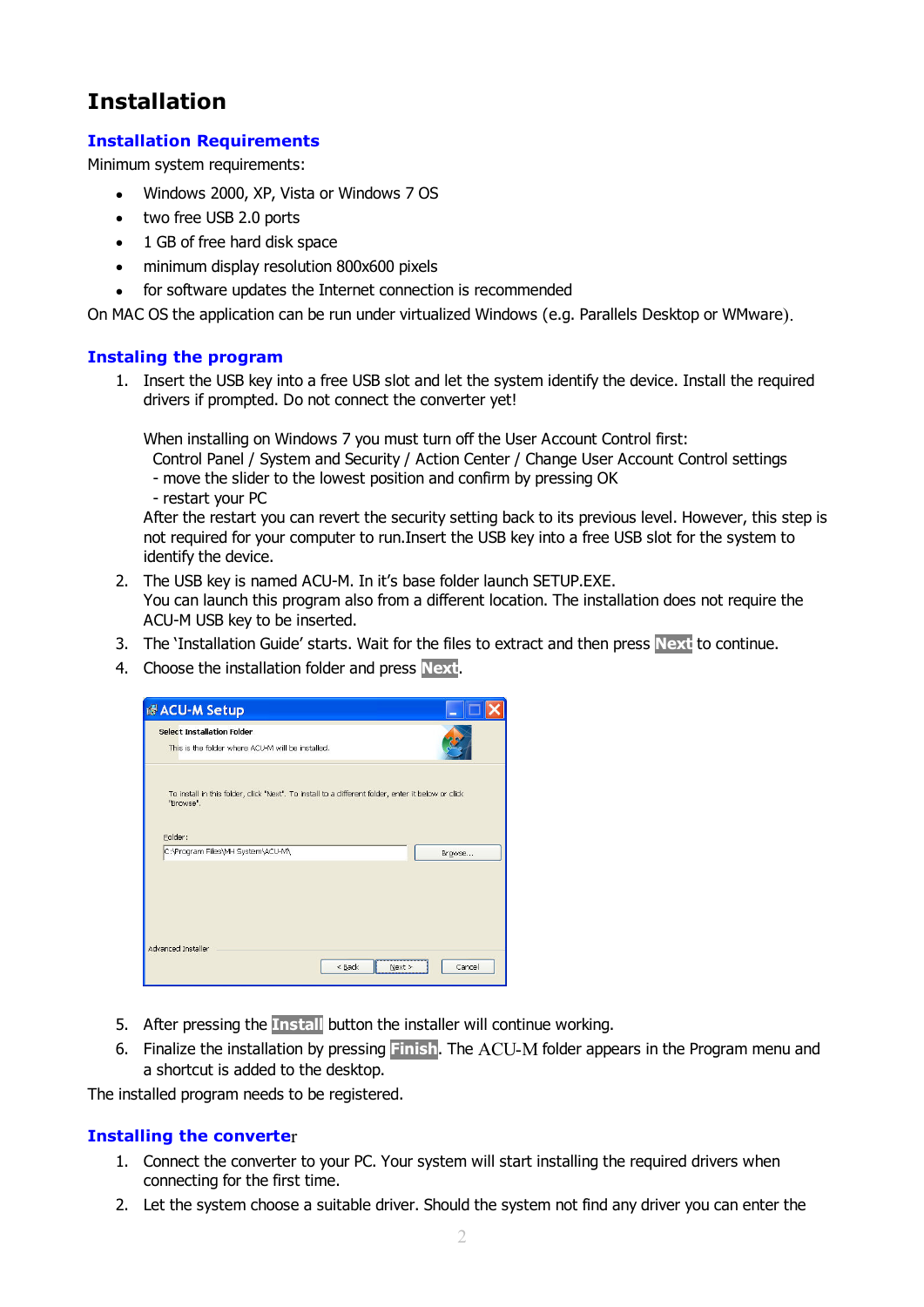driver path manually. By default, the driver is located in the program directory: C:\Program Files\MH System\ACU-M\driver.

#### **Repairing the Installation and Uninstalling**

Besides the initial installation the Installer allows you also to:

- repair the installed files
- uninstall the ACU-M program

### **Getting Started**

The program operates fully only when the USB key is attached to the USB slot. Registration of the key is required when launching the program for the first time. Later, the key needs to be inserted only when the program starts. Without the USB key the program runs in the DEMO mode with limited functionality.

#### **Registering the Program**

1. When launching the ACU-M program with USB key attached the following dialog is displayed:



2. Select the Settings / About tab

| Clients                                 | Card                                                                | Measurement                        | Library              | <b>Settings</b> |      |
|-----------------------------------------|---------------------------------------------------------------------|------------------------------------|----------------------|-----------------|------|
| Help                                    | -About-                                                             |                                    |                      |                 |      |
| Setting<br>Free measur.<br><b>About</b> | HW-Key Number:<br>Licence Number:<br>Non valid USB HW key<br>Update | ACU-M program version: 2.1, rev. 5 | 12601845227050132990 |                 | Load |
|                                         |                                                                     |                                    |                      |                 |      |

and load the Licence Number from the USB key by pressing the **Load** button.

It is also possible to register the program with the USB key being attached later. After attaching it please press the **Load** button in the Settings / About tab. This time both the Licence Number and the HW-Key Number is displayed.

#### **Connecting the Converter and the Settings**

Connect the converter to your PC and plug the probe into it. After connecting the converter for the first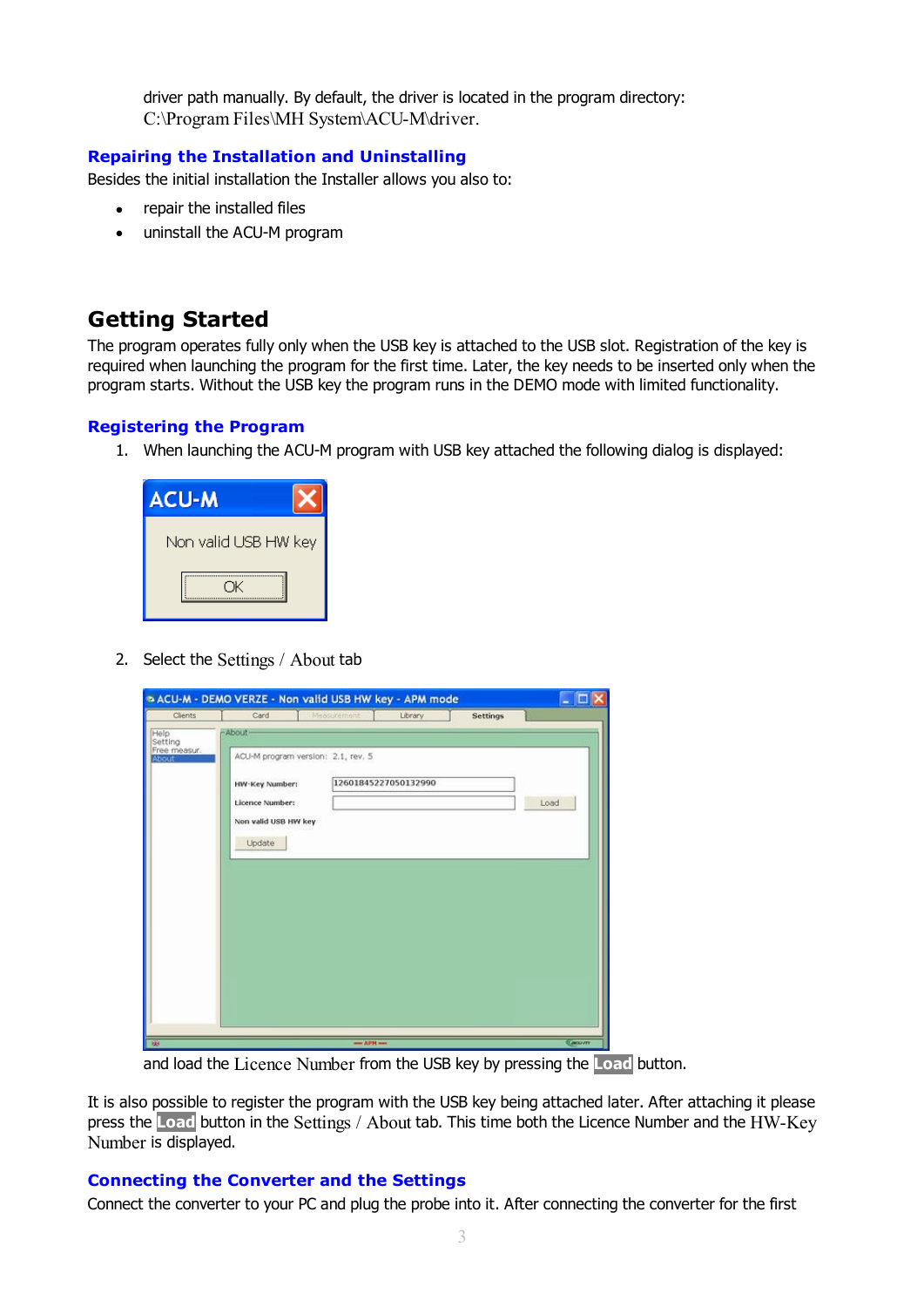time, your system is likely to need to install the required drivers. Please wait for the installation to complete.

After the successful installation we recommend you to do the probe calibration in the Settings / Settings tab. You can also check whether the converter installed successfully – the connection parameters are shown in the window below the **Find the ACU-M** button.

Please note: Should the parameters not be displayed even after pressing the **Find the ACU-M** button repeatedly, disconnect the converter from your PC and restart the program.

Lastly, enter the user information and update the program via the Internet.

#### **No USB Key Mode (demo)**

After confirming the 'No USB Key present' dialog you can use most of the program features. You cannot view images in the Library tab and you are not allowed to measure more than 2 values.

#### **Updates**

Updates can be freely accessed on our website and you can start the update process by selecting ACU-M / Update from the Start / Programs menu in Windows.

After launching the application follow the on screen instructions.

The update can also be run from a running program, click **Update** button.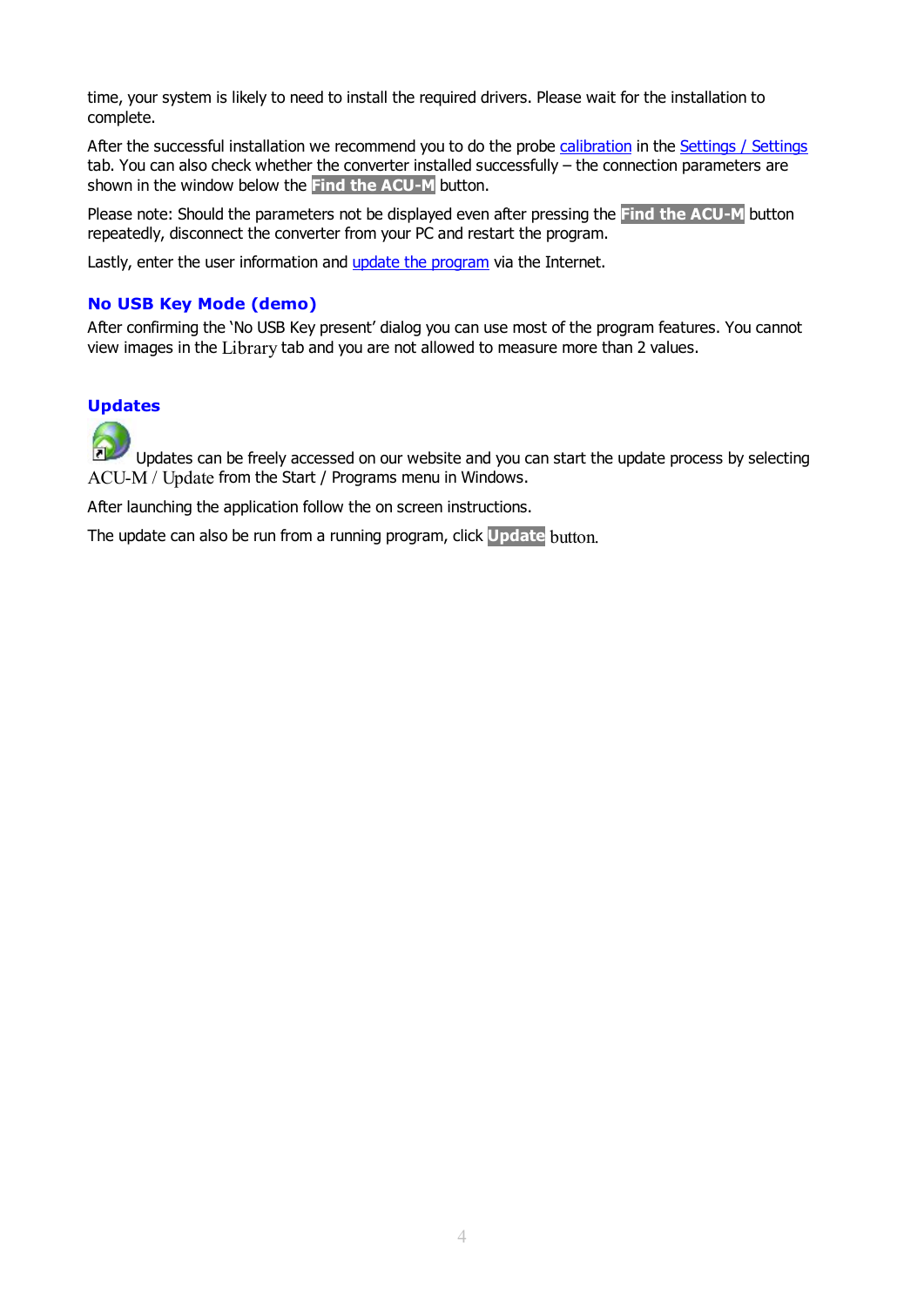### **The manual – a brief introduction to the program**

This chapter outlines the basic functionalities of the program as well as the working procedure. For detailed information refer to the following chapters.

#### **Getting started**

First install the program from the supplied flash memory which is also the HW-key. When the installation finishes connect the converter and let the drivers be installed. Remember to register the key in the Settings / About tab – without registration the program runs in a limited mode. After a successful installation we recommend you to calibrate the probe in the **Settings / Settings** tab, with the converter and the probe connected. Here you can also check a successful installation of the converter – the connection parameters are shown in the box below the **Find ACU-M** button. It I recommended to perform the calibration after each environment change (ambient temperature, humidity). It also recommended to set your identification in the Settings / Settings / User information tab.

#### **Creating a client**

To start the measurement you need to create a client in the Clients tab or choose an existing entry. Clicking the Add New Client button opens the Card tab where you can enter the client's name and other information. After adding or choosing a client his/her name replaces the word Card on the Card tab (second from the left). By clicking the History button in the Card tab you can open a text file used to store additional information about the client.

#### **Measurement**

Once you select a client you gain access to the Measurement tab. You start a measurement by pressing the button of the given point set, e.g. **P-Source**. New measurement window opens; the client takes the probe in his/her hand and you start measuring by pressing the **Start measurement** button. During the measurement process you try find a spot with the lowest resistance (the probe sounds the highest tone and the bar on the bottom right is the highest). It is important to maintain a constant pressure of the probe during the measurement. After measuring all 24 values click the **Save** button. You are taken back to the Measurement tab and the measured value set displays at the topmost position of the list on the right.

#### **Evaluation**

The Measurement tab offers several graphs containing also the recommended solution. You start the graph by clicking its icon; the graph uses the data set highlighted in the list shown in the Measurement history pane on the right. If no data set is highlighted the topmost one is used (the newest measurement).

The recommended solutions can be displayed by pressing the **Show evaluation** button, and you can choose the specific solution by clicking the chosen table row. The Clip button transfers the chosen recommended solution to the text file of the current recommendation.

You can compare graphs of up to three protocols in the Measurement tab. Choose the protocols to be compared and in the Print form located in the bottom-right section of the Measurement window choose the graph types and press the **Print** button. An HTML file is generated which can be printed or converted to PDF.

#### **Library**

The Library tab displays the courses of the lines, acupuncture points and other help files.

#### **Settings**

This tab contains the help, allows you to switch to a different mode (APM / TCM), change the language, calibrate and test the probe, set the user information and register the product. You can also perform batch export and import here.